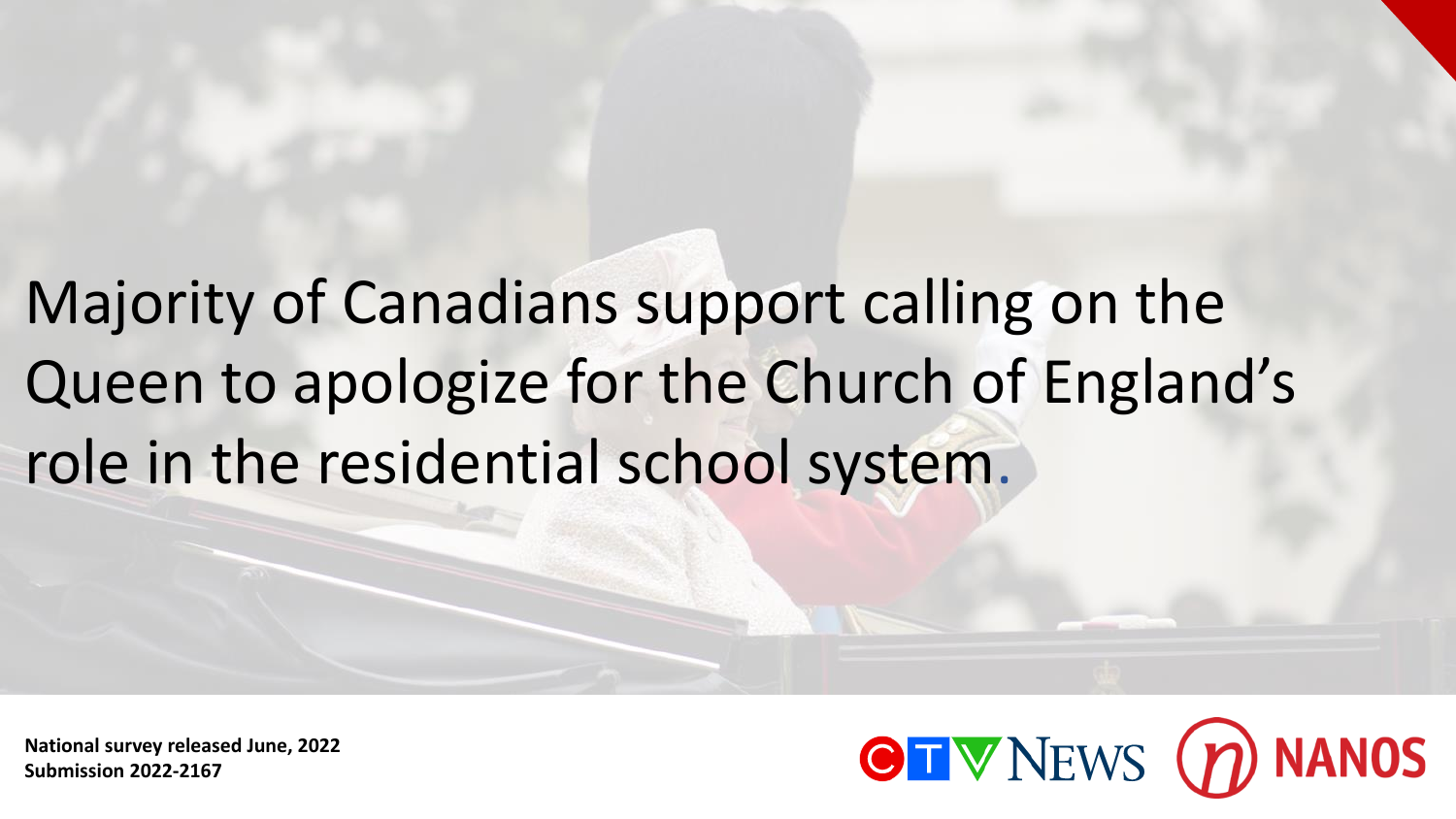

Nanos was retained by CTV News to conduct research among Canadians to gauge their views on whether it is a good time to open the constitution and discuss cutting ties with the British monarchy, as well as their support for potential outcomes between Canada and the British monarchy, including withdrawing from the Commonwealth, cutting ties with the monarchy, and having the monarch apologize for their role in Canada's residential school system.

Nanos conducted an RDD dual frame (land- and cell-lines) hybrid telephone and online random survey of 1,001 Canadians, 18 years of age or older, between May 26<sup>th</sup> and 30<sup>th</sup>, 2022 as part of an omnibus survey.

This study was commissioned by CTV News and the research was conducted by Nanos Research.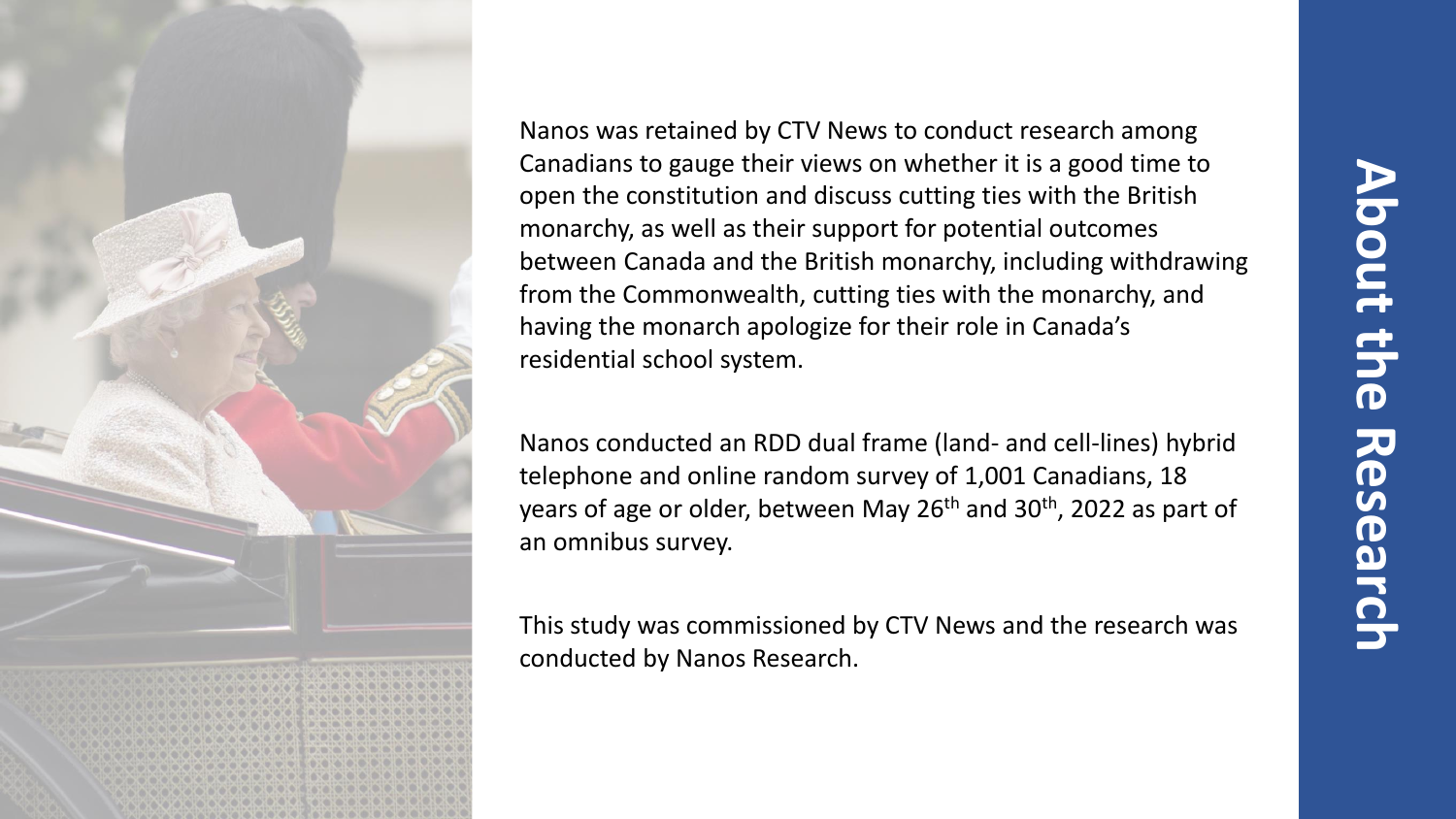# **Key Findings**



#### **SUPPORT FOR RESIDENTIAL SCHOOL APOLOGY FROM CHURCH**

A majority of Canadians support (43%) or somewhat support (19%) calling on Queen Elizabeth II as Canada's monarch and leader of the Church of England to apologize for their role in Canada's residential school system, while three in ten somewhat oppose (nine per cent) or oppose this (21%).

### **SUPPORT FOR WITHDRAWING FROM COMMONWEALTH**

Just over three in five Canadians oppose (44%) or somewhat oppose (17%) Canada withdrawing from the Commonwealth which includes countries like Antigua and Barbuda, Australia, The Bahamas, Belize, New Zealand, Saint Lucia, among others.

### **SUPPORT FOR CUTTING TIES WITH MONARCHY**

About four in ten Canadians each support or somewhat support Canada cutting ties with the monarchy and changing the Governor General from being the representative of monarchy to an independent Canadian head of state appointed by the government (23% support/20% somewhat support) or having the prime minister become the both the head of the government and

the head of state (28%; 15%).



#### **TIMING TO DISCUSS CUTTING TIES WITH MONARCHY**

Canadians are divided on whether now is a good or poor time for Canada to discuss cutting ties with the British monarchy, with about four in ten each who say it is a very good (24%)/good (15%) or poor (18%)/very poor time (23%) to do so. Residents of Quebec (35%) are more likely to say it is a very good time to do so than residents of the Prairies (21%).

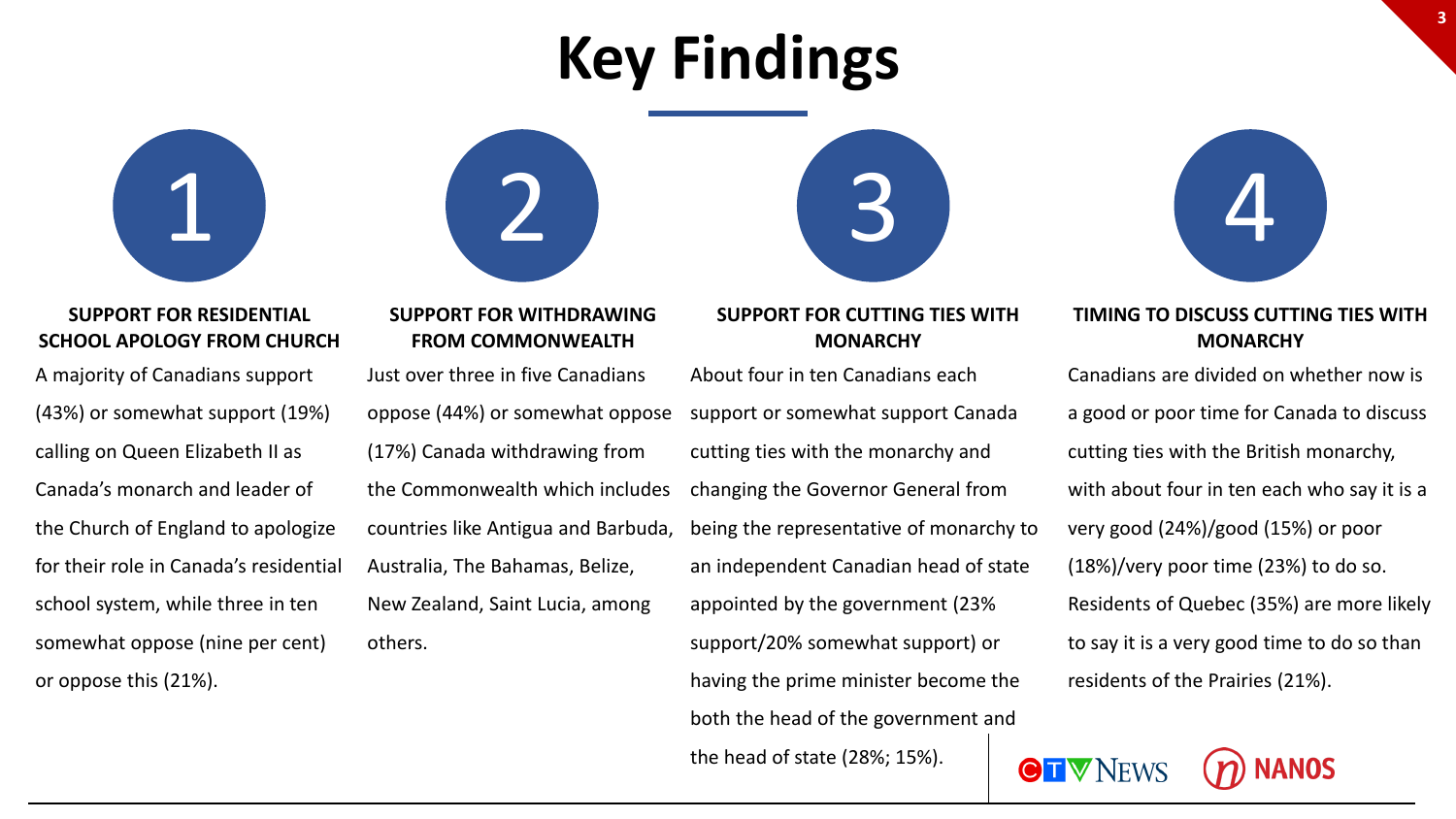## **Best time to open the constitution and discussing cutting ties with British monarchy**



 $\mathbf{Q}$ 

As you may know, Canada's system of government is a constitutional monarchy which means Canada's monarch, Queen Elizabeth II, is the head of state and the prime minister is the head of government. Also, Canada is a member of the Commonwealth which is an association of former territories of the British Empire.

Would you say that now is a very good, good, average, poor or very poor time for Canada to open the constitution and discuss cutting ties with the British monarchy to chart a different path forward for Canada?

Canadians are divided on whether now is a good or poor time for Canada to discuss cutting ties with the British monarchy, with about four in ten each who say it is a very good/good or poor/very poor time to do so. Residents of Quebec (35%) and men (30%) are more likely to say it is a very good time to do so than residents of the Prairies (21%) or women (19%). " **"** 

\*Weighted to the true population proportion.

\*Charts may not add up to 100 due to rounding.

\*The net score is the difference between all positive and negative numbers in a question.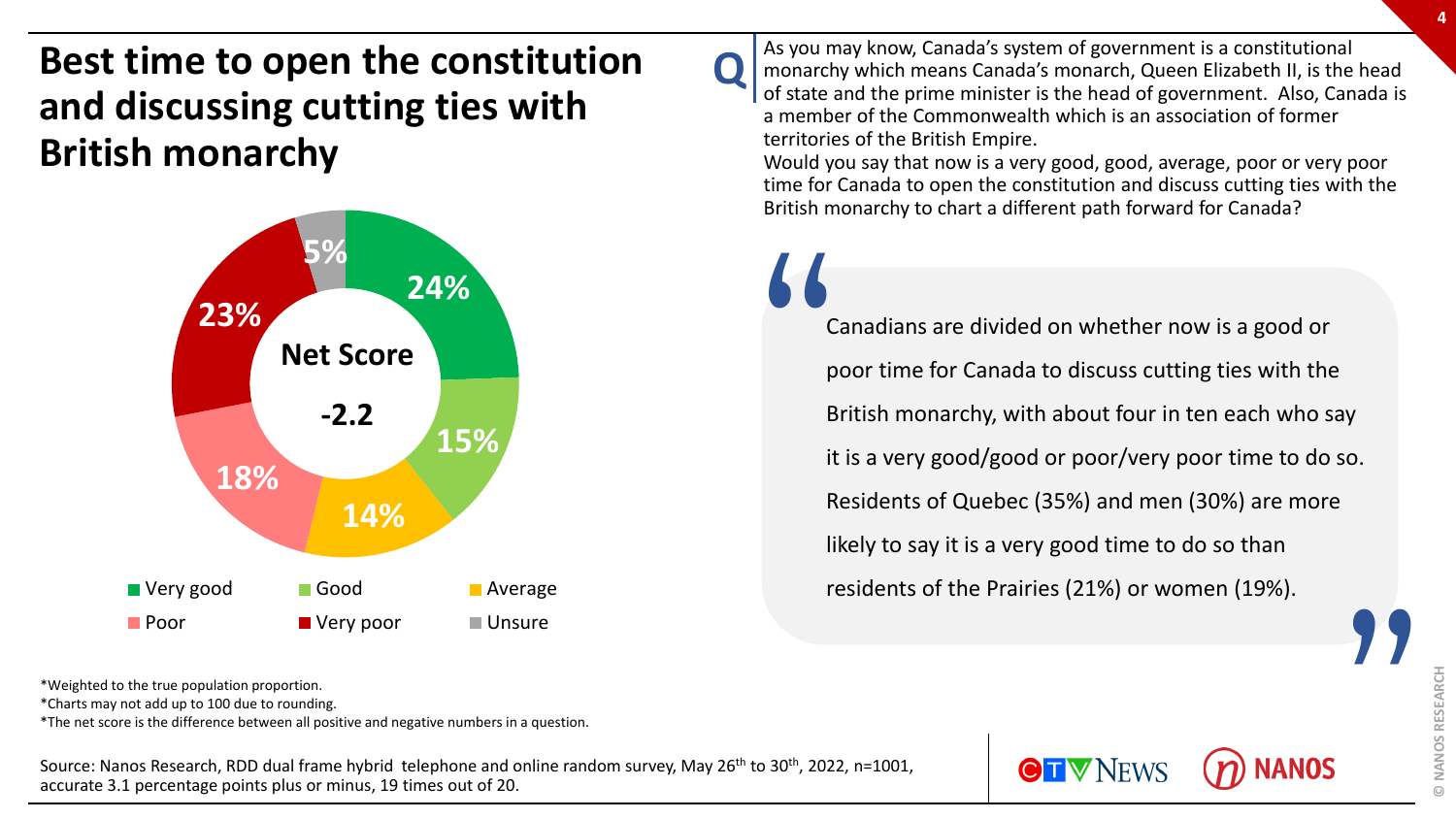## **Best time to open the constitution and discussing cutting ties with British monarchy by demographics**

**Q** 

Would you say that now is a very good, good, average, poor or very poor time for Canada to open the constitution and discuss cutting ties with the British monarchy to chart a different path forward for Canada?

**OTV NEWS** 

|                      |                     | Very good/Good        |                       |                        |
|----------------------|---------------------|-----------------------|-----------------------|------------------------|
| Atlantic<br>$(n=97)$ | Quebec<br>$(n=216)$ | Ontario<br>$(n=332)$  | Prairies<br>$(n=206)$ | BC<br>$(n=150)$        |
| 28.7%                | 54.5%               | 35.3%                 | 35.5%                 | 35.1%                  |
| Men<br>$(n=528)$     | Women<br>$(n=473)$  | 18 to 34<br>$(n=268)$ | 35 to 54<br>$(n=392)$ | 55 plus<br>$(n=341)$   |
| 43.7%                | 35.1%               | 43.2%                 | 40.5%                 | 35.6%                  |
|                      |                     | Very poor/ Poor       |                       |                        |
| Atlantic<br>$(n=97)$ | Quebec<br>$(n=216)$ | Ontario<br>$(n=332)$  | Prairies<br>$(n=206)$ | <b>BC</b><br>$(n=150)$ |
| 49.2%                | 26.8%               | 46.5%                 | 45.2%                 | 44.0%                  |
| Men<br>$(n=528)$     | Women<br>$(n=473)$  | 18 to 34<br>$(n=268)$ | 35 to 54<br>$(n=392)$ | 55 plus<br>$(n=341)$   |
| 41.0%                | 42.0%               | 29.6%                 | 42.3%                 | 49.2%                  |

\*Weighted to the true population proportion.

\*Charts may not add up to 100 due to rounding.

Source: Nanos Research, RDD dual frame hybrid telephone and online random survey, May 26<sup>th</sup> to 30<sup>th</sup>, 2022, n=1001, accurate 3.1 percentage points plus or minus, 19 times out of 20.

**© NANOS RESEARCH**

NANOS RESEARCH

 $\odot$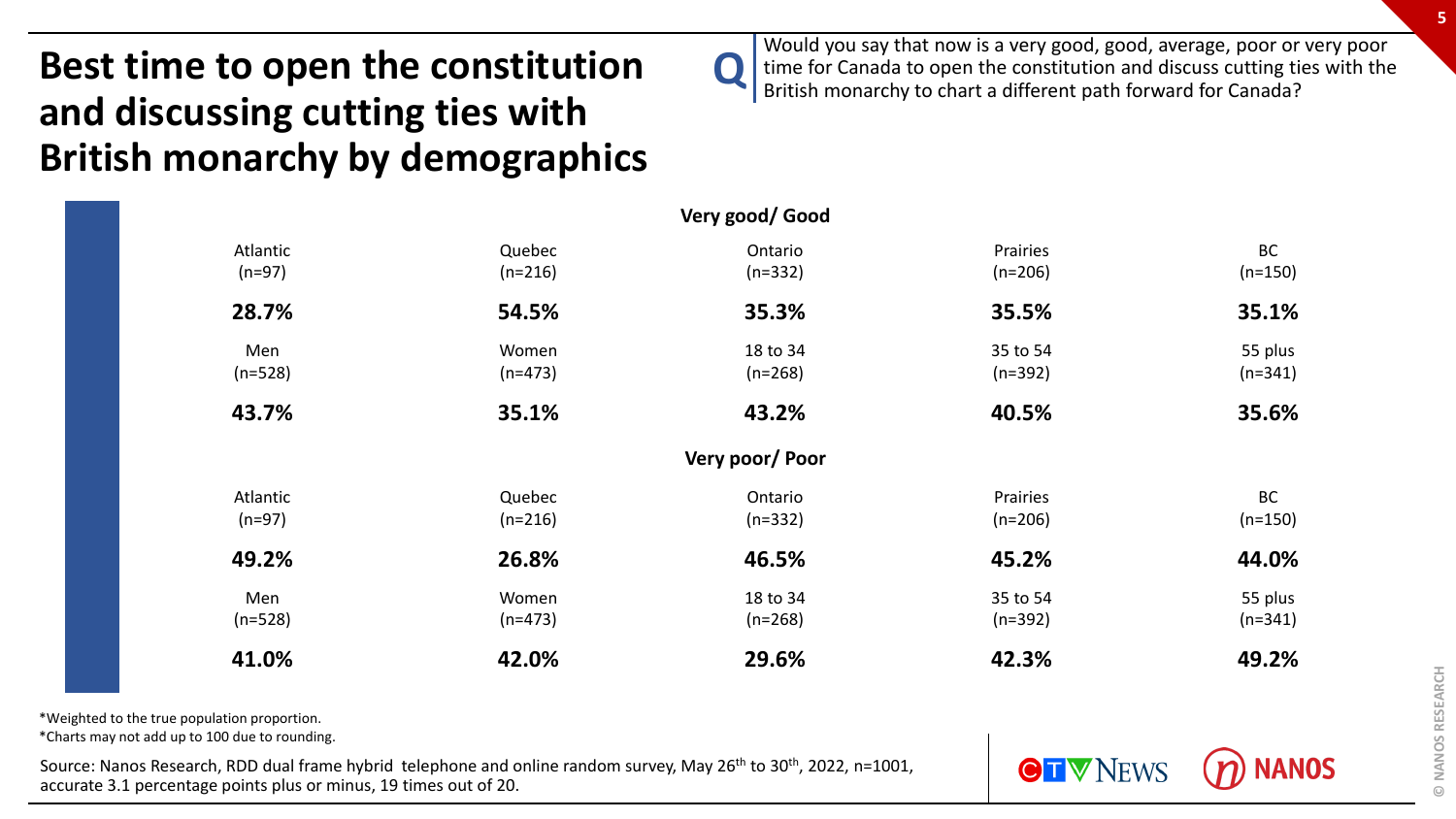## **Support for outcomes between Canada and the British monarchy**

Calling on Queen Elizabeth II as Canada's monarch and leader of the Church of England to apologize for their role in Canada's residential school system.

Canada cutting ties with the monarchy and having the prime minister become the both the head of the government and the head of state replacing the Governor General who is the representative of the Canadian monarch.

Canada cutting ties with the monarchy but changing the Governor General from being the representative of monarchy to an independent Canadian head of state appointed by the government.

Canada withdrawing from the Commonwealth which includes countries like Antigua and Barbuda, Australia, The Bahamas, Belize, New Zealand, Saint Lucia, among others.

Do you support, somewhat support, somewhat oppose or oppose the following: [RANDOMIZE]

 $\mathbf{Q}$ 

**Net Score**

**18% 23% 28% 43% 12% 19% 15% 19% 17% 14% 13% 9% 44% 34% 38% 21% 10% 10% 6% 8%** 0% 20% 40% 60% 80% 100% Support Somewhat support Somewhat oppose Oppose Unsure +32.3 -4.7 -8.2 -31.2

\*Weighted to the true population proportion.

\*Charts may not add up to 100 due to rounding.

\*The net score is the difference between all positive and negative numbers in a question.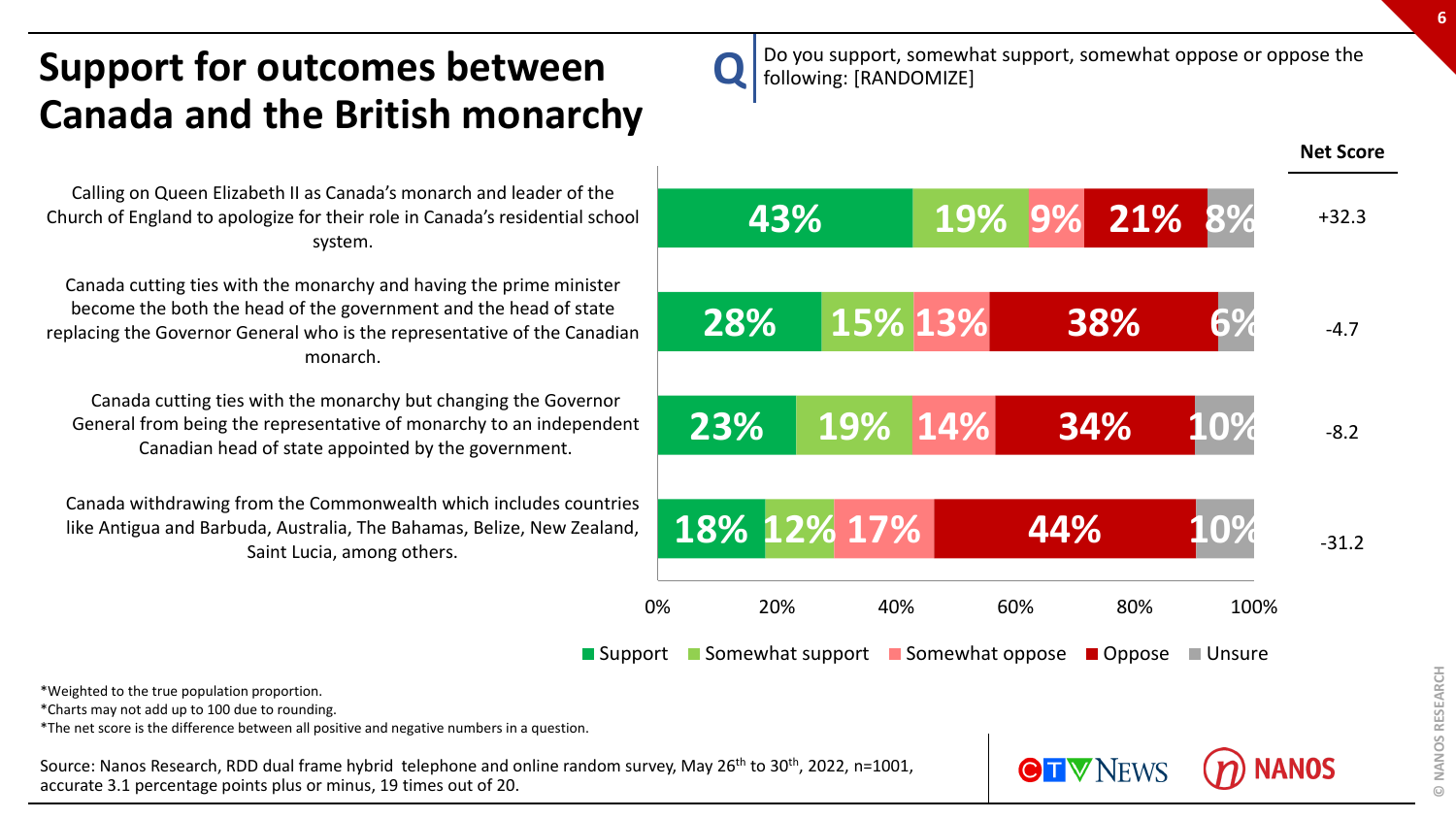## **Support for Canada withdrawing Q from the Commonwealth**



Do you support, somewhat support, somewhat oppose or oppose the following: [RANDOMIZE]

**Canada withdrawing from the Commonwealth which includes countries like Antigua and Barbuda, Australia, The Bahamas, Belize, New Zealand, Saint Lucia, among others.**

> Six in ten Canadians oppose or somewhat oppose Canada withdrawing from the Commonwealth. Residents of Quebec are more likely to support this (27%) than residents of the Prairies, BC and Ontario (16% each).

"

\*Weighted to the true population proportion.

\*Charts may not add up to 100 due to rounding.

\*The net score is the difference between all positive and negative numbers in a question.

Source: Nanos Research, RDD dual frame hybrid telephone and online random survey, May 26<sup>th</sup> to 30<sup>th</sup>, 2022, n=1001, accurate 3.1 percentage points plus or minus, 19 times out of 20.

**"**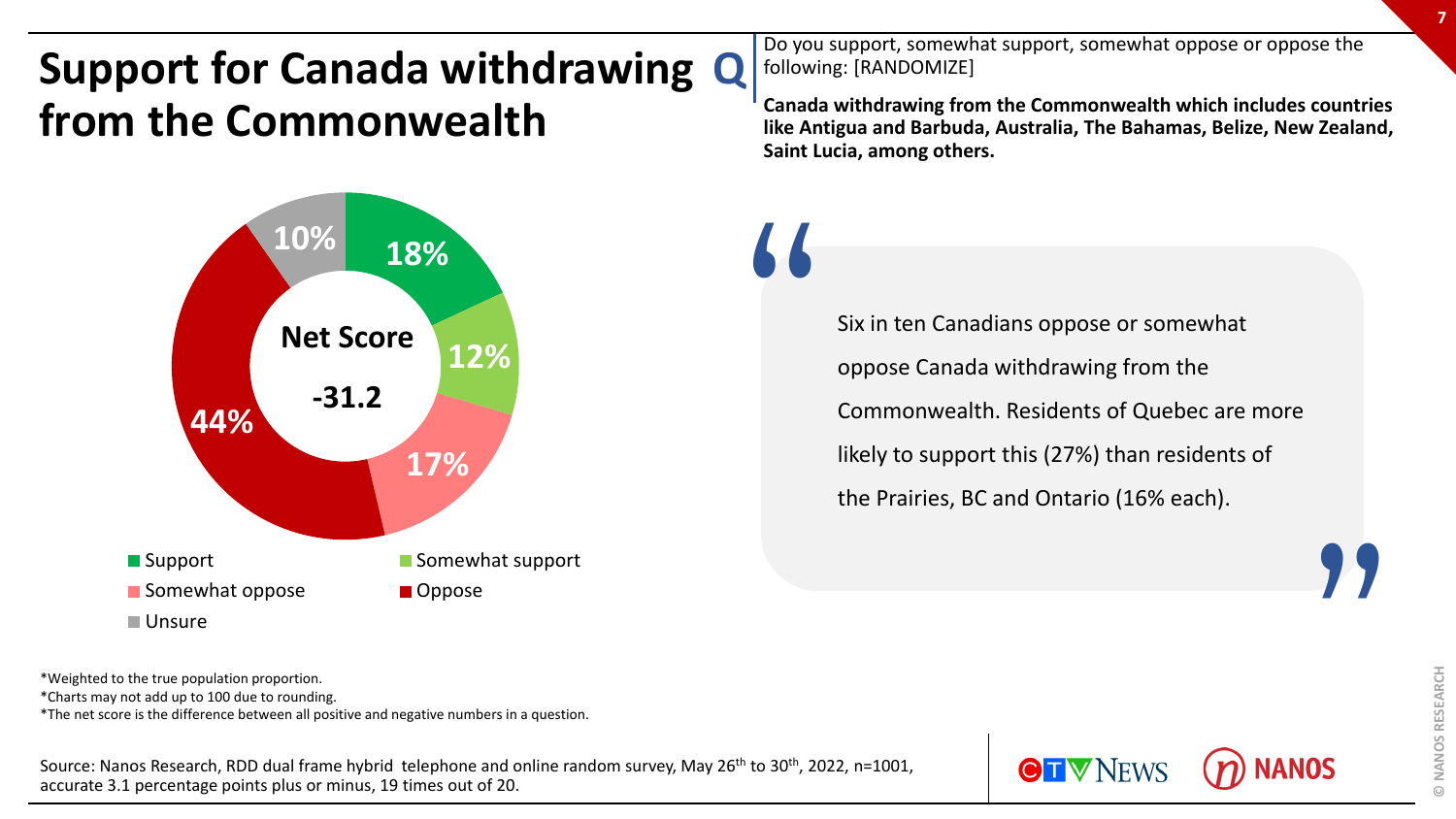## **Support for Canada withdrawing from the Commonwealth by demographics**

Do you support, somewhat support, somewhat oppose or oppose the following: [RANDOMIZE]

**Canada withdrawing from the Commonwealth which includes countries like Antigua and Barbuda, Australia, The Bahamas, Belize, New Zealand, Saint Lucia, among others.**

**OTV NEWS** 

|           |           | Supporty Somewhat Support     |           |           |
|-----------|-----------|-------------------------------|-----------|-----------|
| Atlantic  | Quebec    | Ontario                       | Prairies  | <b>BC</b> |
| $(n=97)$  | $(n=216)$ | $(n=332)$                     | $(n=206)$ | $(n=150)$ |
| 25.4%     | 41.1%     | 25.4%                         | 27.8%     | 25.8%     |
| Men       | Women     | 18 to 34                      | 35 to 54  | 55 plus   |
| $(n=528)$ | $(n=473)$ | $(n=268)$                     | $(n=392)$ | $(n=341)$ |
| 29.4%     | 29.7%     | 32.3%                         | 28.8%     | 28.3%     |
|           |           | <b>Oppose/Somewhat oppose</b> |           |           |
| Atlantic  | Quebec    | Ontario                       | Prairies  | <b>BC</b> |
| $(n=97)$  | $(n=216)$ | $(n=332)$                     | $(n=206)$ | $(n=150)$ |
| 67.6%     | 44.4%     | 68.2%                         | 60.5%     | 64.6%     |
| Men       | Women     | 18 to 34                      | 35 to 54  | 55 plus   |
| $(n=528)$ | $(n=473)$ | $(n=268)$                     | $(n=392)$ | $(n=341)$ |
| 64.5%     | 57.1%     | 51.8%                         | 61.7%     | 66.2%     |

**Q** 

**Support/ Somewhat support**

\*Weighted to the true population proportion.

\*Charts may not add up to 100 due to rounding.

Source: Nanos Research, RDD dual frame hybrid telephone and online random survey, May 26<sup>th</sup> to 30<sup>th</sup>, 2022, n=1001, accurate 3.1 percentage points plus or minus, 19 times out of 20.

**8**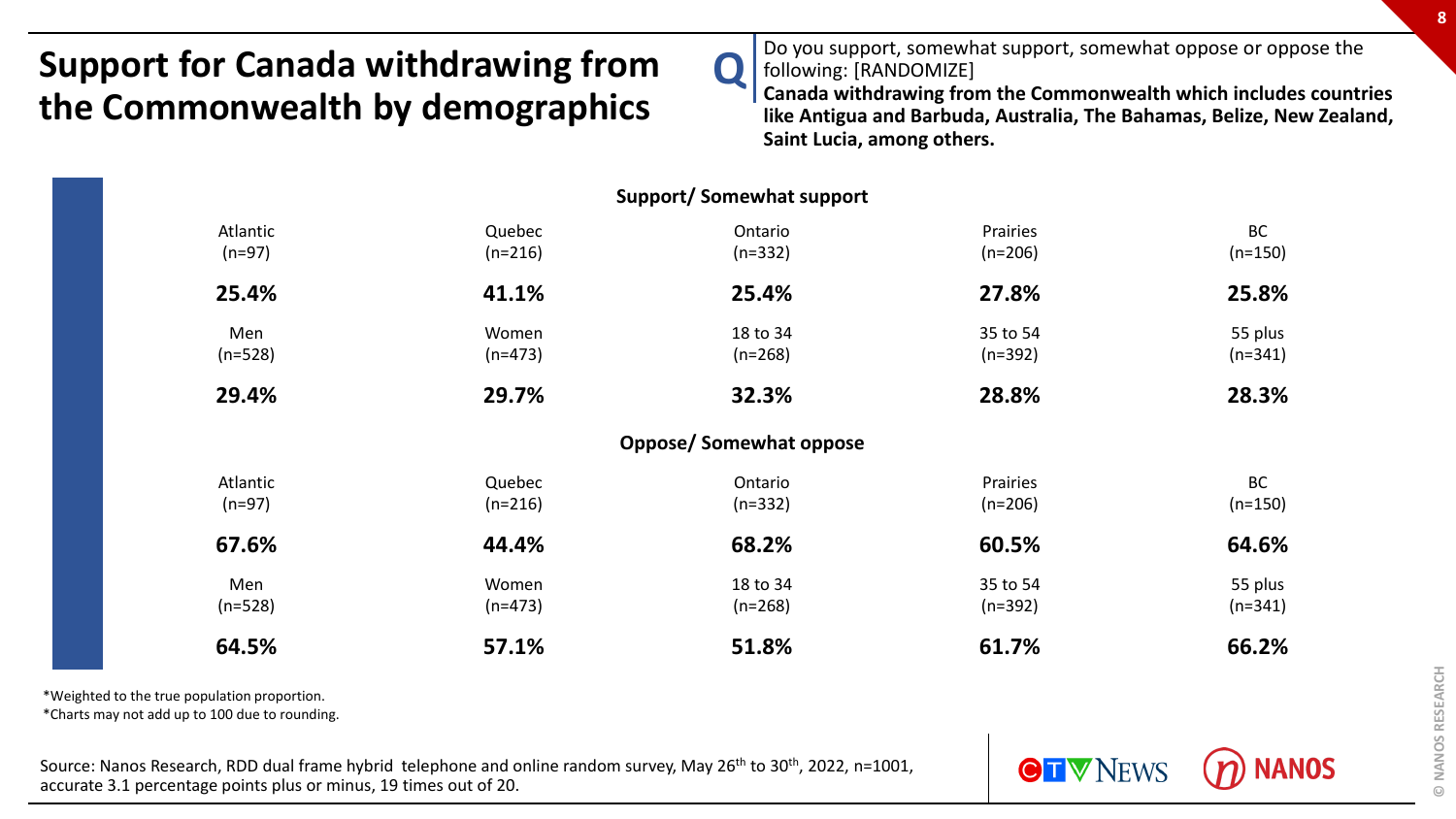**Support for Canada cutting ties with the monarchy and PM replacing Governor General as head of state**



**Q** 

Do you support, somewhat support, somewhat oppose or oppose the following: [RANDOMIZE]

**Canada cutting ties with the monarchy and having the prime minister become the both the head of the government and the head of state replacing the Governor General who is the representative of the Canadian monarch.**

Canadians are slightly more likely to oppose or somewhat oppose rather than support or somewhat support Canada cutting ties with the monarchy and having the prime minister become the both the head of the government and the head of state replacing the Governor General. Older Canadians (55 plus) are more likely to oppose this (49%) than younger Canadians (18-34)(24%). " **"** 

NANOS RESEARCH **© NANOS RESEARCH**

\*Weighted to the true population proportion.

\*Charts may not add up to 100 due to rounding.

\*The net score is the difference between all positive and negative numbers in a question.



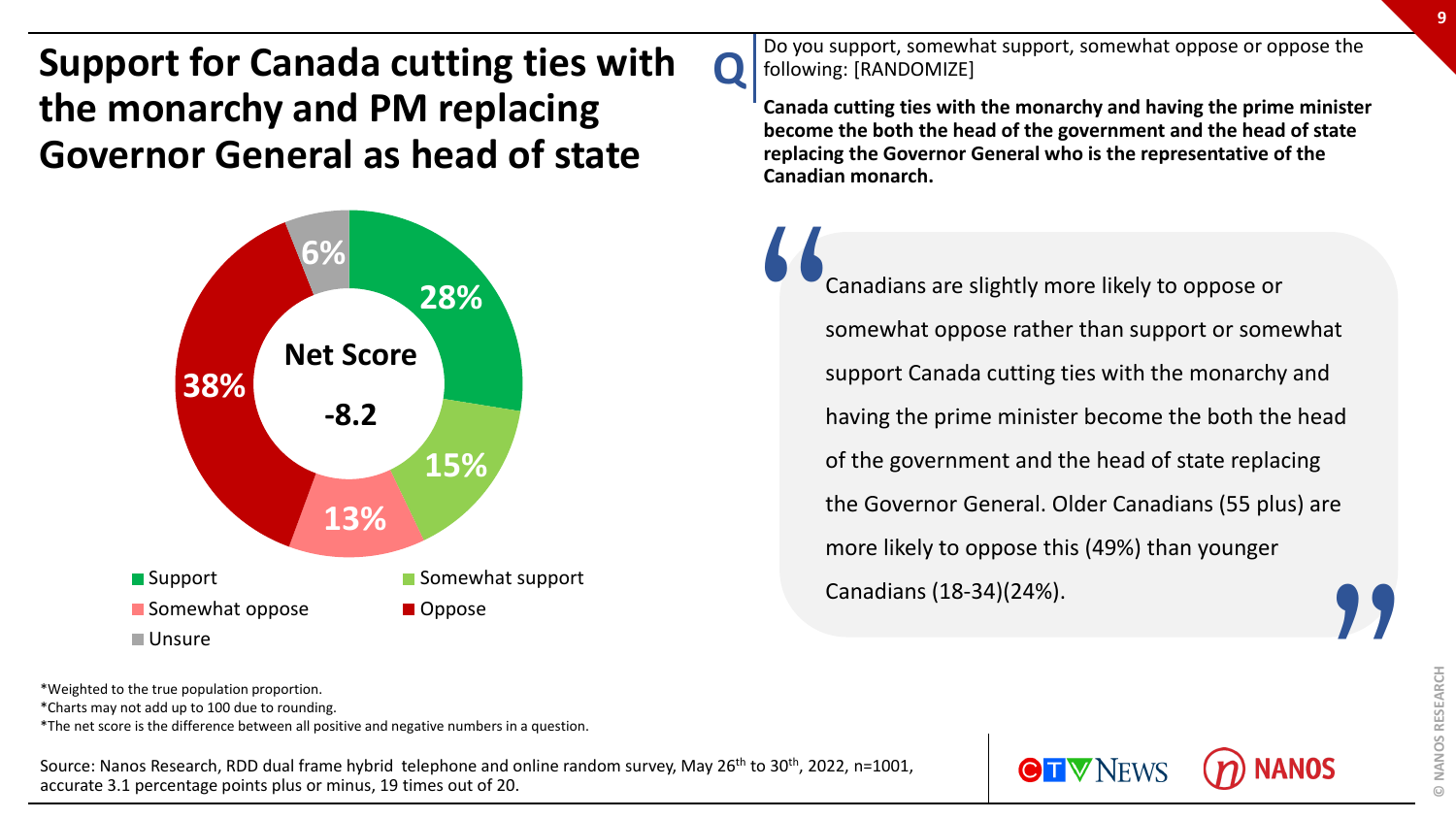### **Support for Canada cutting ties with the monarchy and PM replacing Governor General as head of state by demographics**

Do you support, somewhat support, somewhat oppose or oppose the following: [RANDOMIZE]

**Canada cutting ties with the monarchy and having the prime minister become the both the head of the government and the head of state replacing the Governor General who is the representative of the Canadian monarch.**

|                      |                     | <b>Support/Somewhat support</b> |                       |                        |
|----------------------|---------------------|---------------------------------|-----------------------|------------------------|
| Atlantic<br>$(n=97)$ | Quebec<br>$(n=216)$ | Ontario<br>$(n=332)$            | Prairies<br>$(n=206)$ | <b>BC</b><br>$(n=150)$ |
| 40.6%                | 68.8%               | 34.3%                           | 34.1%                 | 35.6%                  |
| Men<br>$(n=528)$     | Women<br>$(n=473)$  | 18 to 34<br>$(n=268)$           | 35 to 54<br>$(n=392)$ | 55 plus<br>$(n=341)$   |
| 44.5%                | 41.4%               | 48.8%                           | 44.0%                 | 37.8%                  |
|                      |                     | <b>Oppose/Somewhat oppose</b>   |                       |                        |
| Atlantic<br>$(n=97)$ | Quebec<br>$(n=216)$ | Ontario<br>$(n=332)$            | Prairies<br>$(n=206)$ | BC<br>$(n=150)$        |
| 54.2%                | 26.2%               | 58.0%                           | 62.0%                 | 58.3%                  |
| Men<br>$(n=528)$     | Women<br>$(n=473)$  | 18 to 34<br>$(n=268)$           | 35 to 54<br>$(n=392)$ | 55 plus<br>$(n=341)$   |
| 52.3%                | 49.9%               | 40.5%                           | 50.3%                 | 59.3%                  |

**Q** 

\*Weighted to the true population proportion.

\*Charts may not add up to 100 due to rounding.

Source: Nanos Research, RDD dual frame hybrid telephone and online random survey, May 26<sup>th</sup> to 30<sup>th</sup>, 2022, n=1001, accurate 3.1 percentage points plus or minus, 19 times out of 20.

**© NANOS RESEARCH**

NANOS RESEARCH

 $\odot$ 

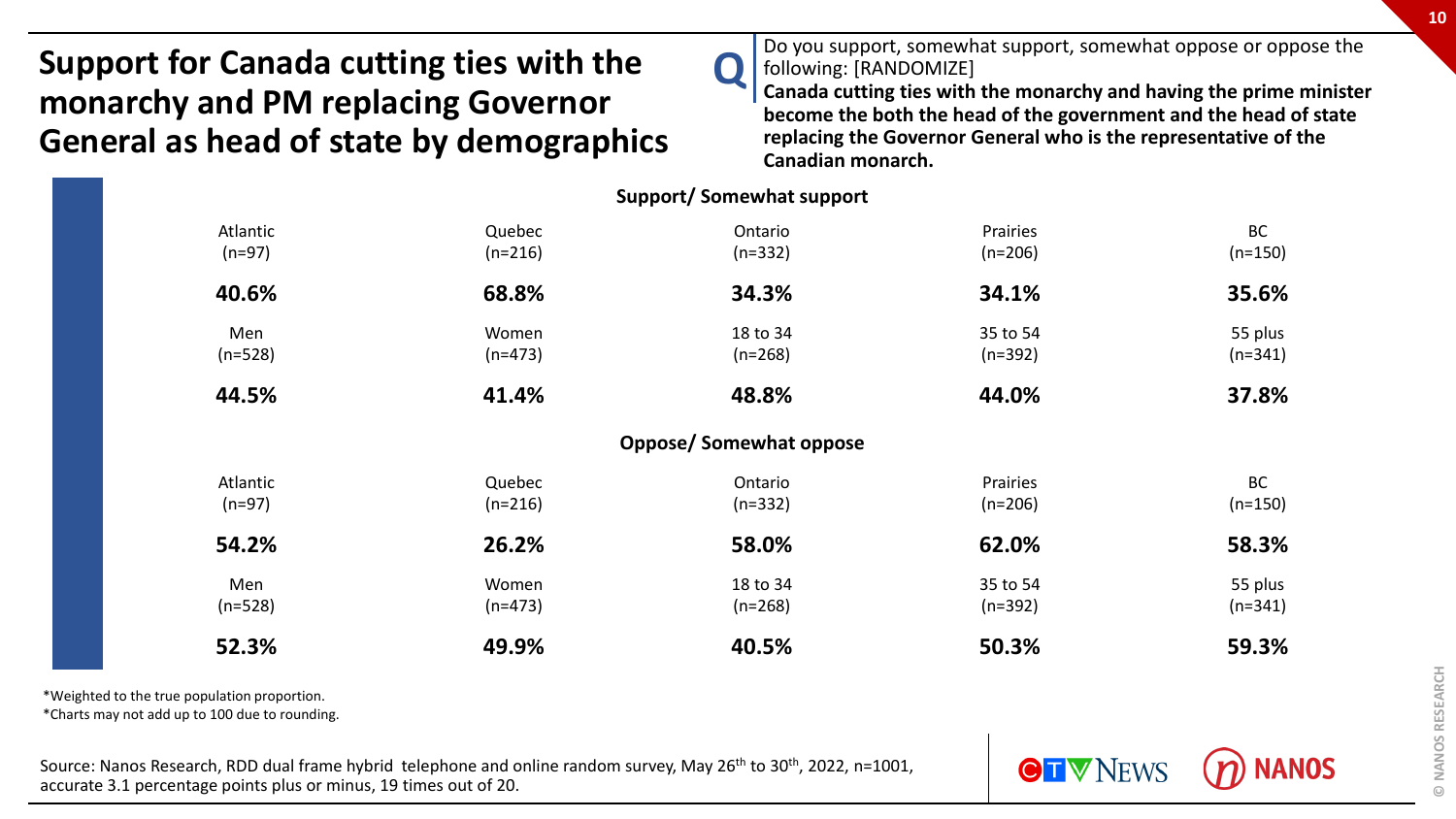## **Support for calling on Canada's monarch to apologize for their role in the residential school system**



 $\mathbf{Q}$ Do you support, somewhat support, somewhat oppose or oppose the following: [RANDOMIZE]

**Calling on Queen Elizabeth II as Canada's monarch and leader of the Church of England to apologize for their role in Canada's residential school system.**

Canadians are two times more likely to support (43%) rather than oppose (21%) calling on Queen Elizabeth II as Canada's monarch and leader of the Church of England to apologize for their role in Canada's residential school system. Ontario (50%) and BC residents (45%) are more likely to support this (50%) than residents of the Prairies (34%) and Quebec (37%).  $\frac{1}{2}$ 

\*Weighted to the true population proportion.

\*Charts may not add up to 100 due to rounding.

\*The net score is the difference between all positive and negative numbers in a question.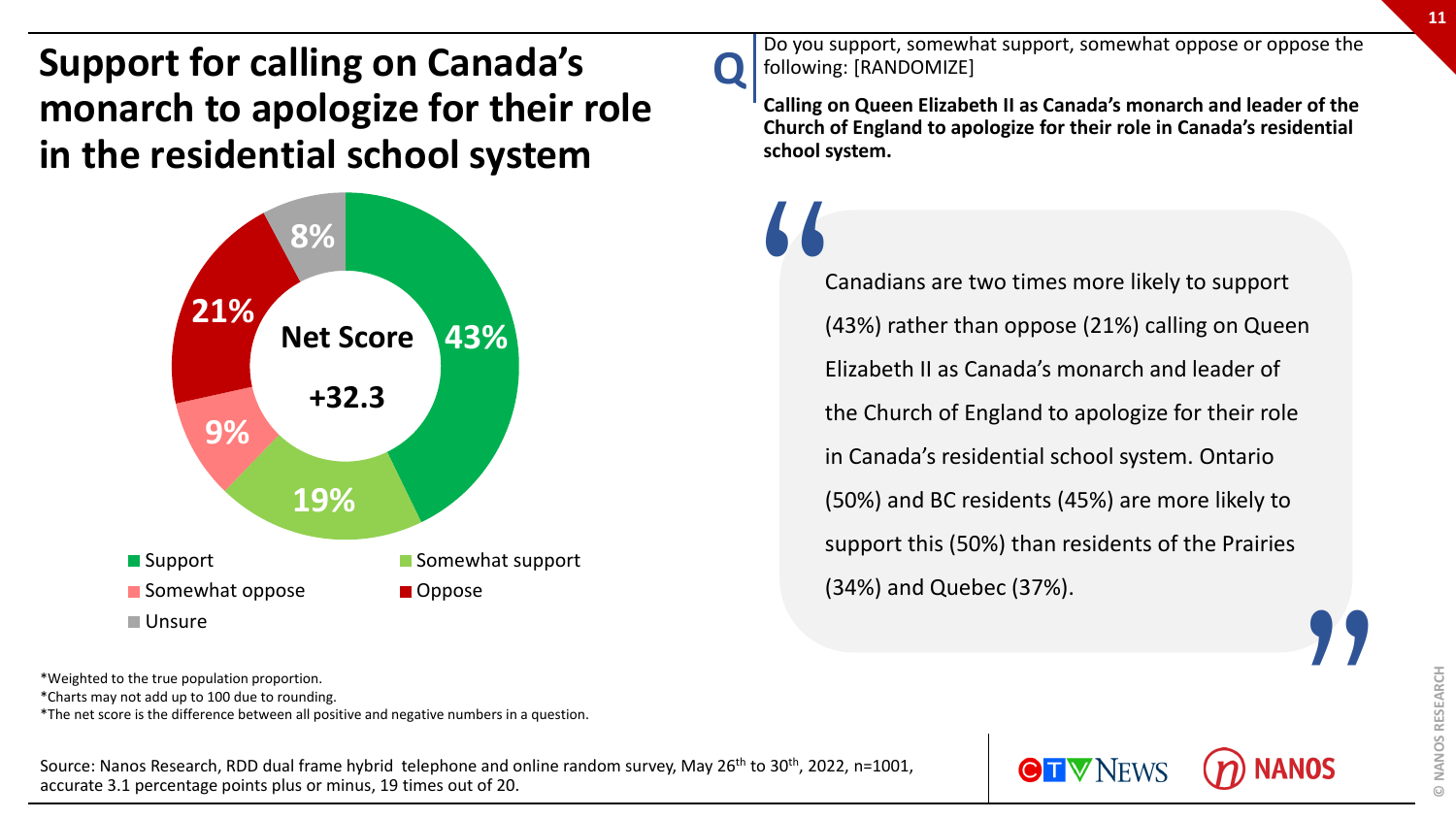### **Support for calling on Canada's monarch to apologize for their role in the residential school system by demographics**

Do you support, somewhat support, somewhat oppose or oppose the following: [RANDOMIZE]

**Calling on Queen Elizabeth II as Canada's monarch and leader of the Church of England to apologize for their role in Canada's residential school system.**

|                      |                     | <b>Support/Somewhat support</b> |                       |                      |
|----------------------|---------------------|---------------------------------|-----------------------|----------------------|
| Atlantic<br>$(n=97)$ | Quebec<br>$(n=216)$ | Ontario<br>$(n=332)$            | Prairies<br>$(n=206)$ | BC<br>$(n=150)$      |
| 56.4%                | 64.5%               | 66.2%                           | 53.0%                 | 62.6%                |
| Men<br>$(n=528)$     | Women<br>$(n=473)$  | 18 to 34<br>$(n=268)$           | 35 to 54<br>$(n=392)$ | 55 plus<br>$(n=341)$ |
| 58.3%                | 65.9%               | 70.3%                           | 64.6%                 | 54.4%                |
|                      |                     | <b>Oppose/Somewhat oppose</b>   |                       |                      |
| Atlantic<br>$(n=97)$ | Quebec<br>$(n=216)$ | Ontario<br>$(n=332)$            | Prairies<br>$(n=206)$ | BC<br>$(n=150)$      |
| 36.1%                | 25.0%               | 26.8%                           | 39.1%                 | 32.2%                |
| Men<br>$(n=528)$     | Women<br>$(n=473)$  | 18 to 34<br>$(n=268)$           | 35 to 54<br>$(n=392)$ | 55 plus<br>$(n=341)$ |
| 35.2%                | 25.0%               | 22.3%                           | 27.5%                 | 37.5%                |

**Q** 

\*Weighted to the true population proportion.

\*Charts may not add up to 100 due to rounding.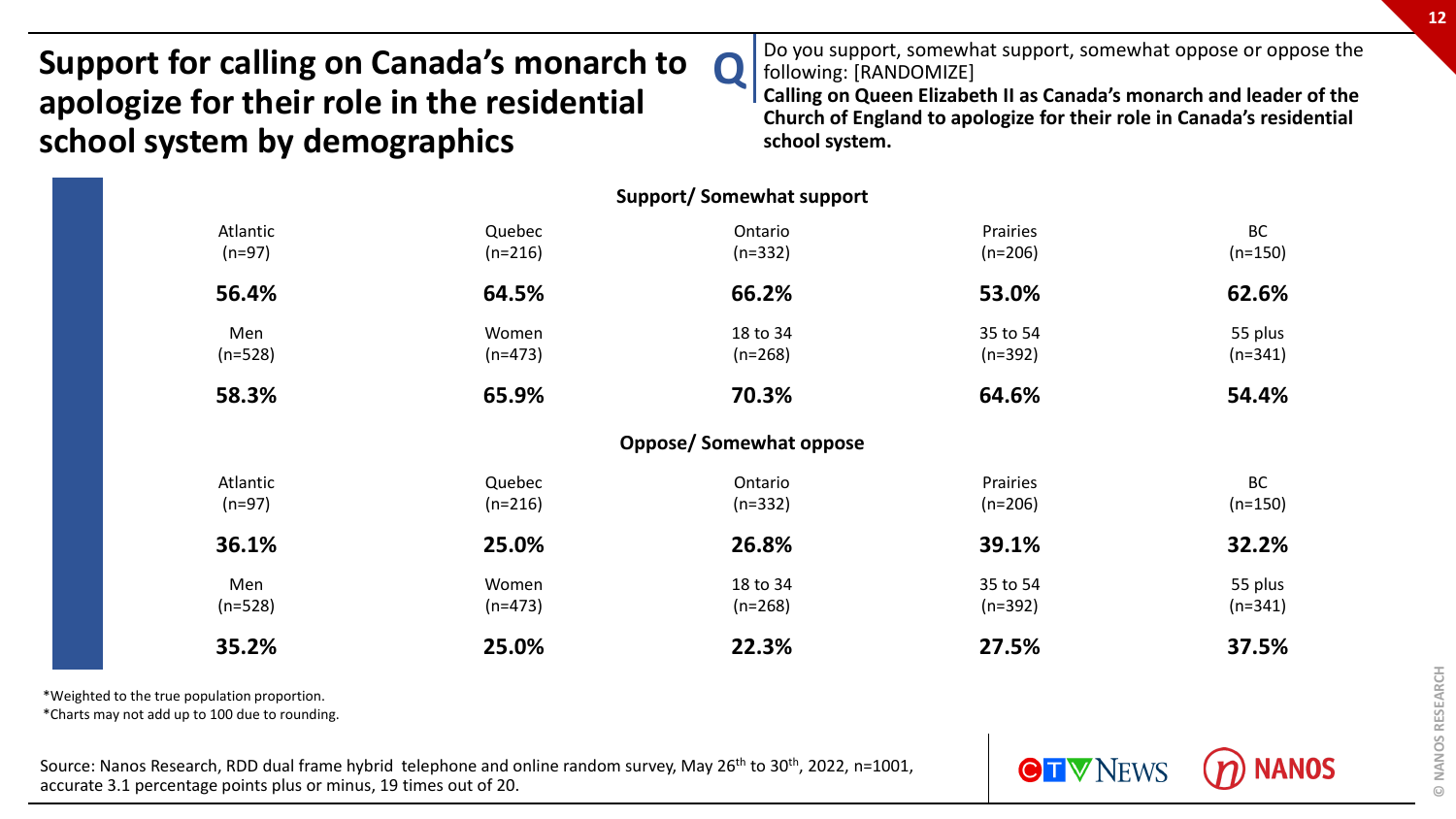**Support for Canada cutting ties with the**  $Q$ **monarchy but changing the Governor General to an independent head of state**



Do you support, somewhat support, somewhat oppose or oppose the following: [RANDOMIZE]

**Canada cutting ties with the monarchy but changing the Governor General from being the representative of monarchy to an independent Canadian head of state appointed by the government.**

Canadians are split on their support for Canada cutting ties with the monarchy but changing the Governor General from being the representative of monarchy to an independent Canadian head of state appointed by the government. Residents of Quebec are more likely to support this (36%) than residents of the Prairies (13%). "

\*Weighted to the true population proportion.

\*Charts may not add up to 100 due to rounding.

\*The net score is the difference between all positive and negative numbers in a question.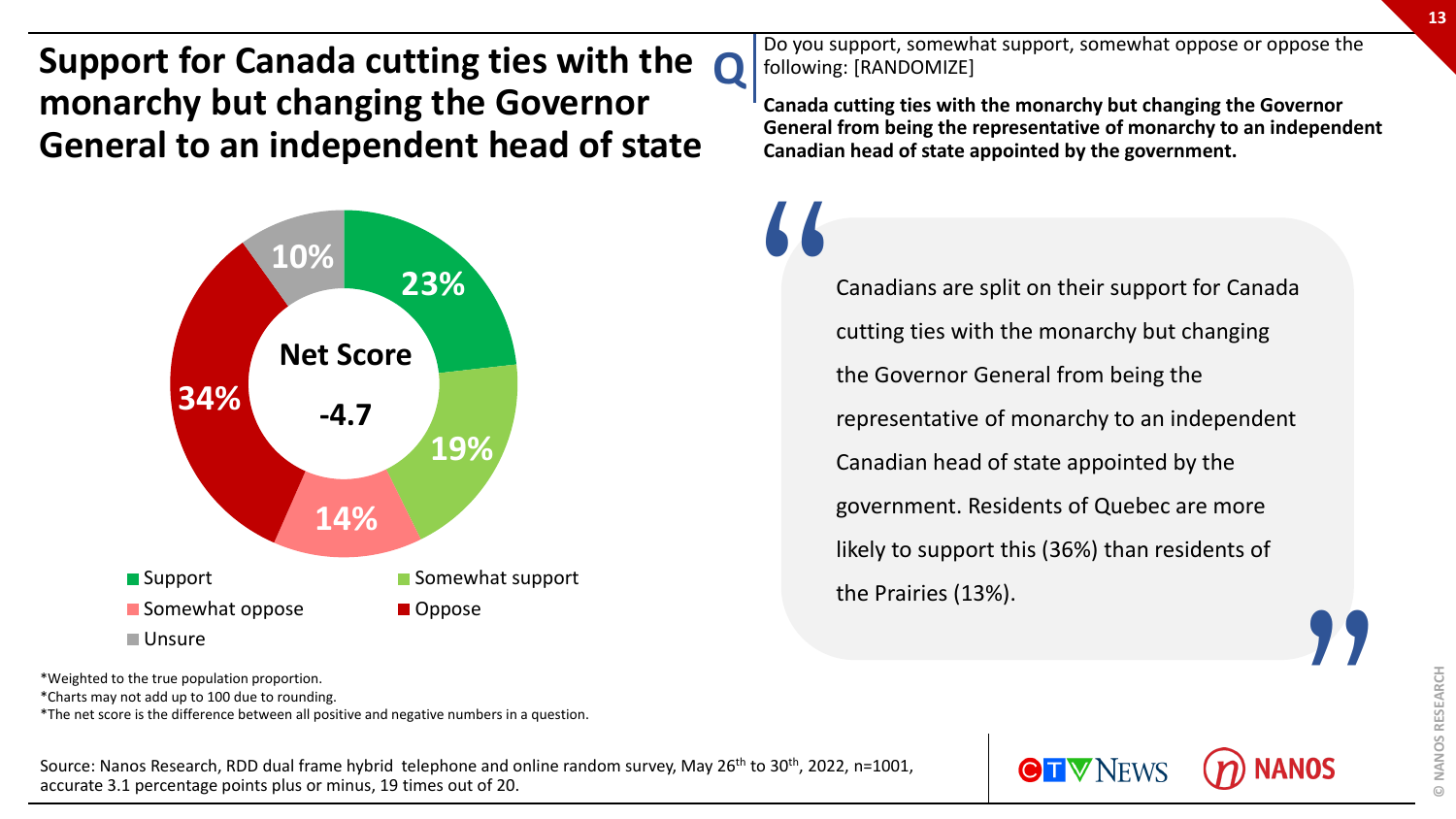### **Support for Canada cutting ties with the monarchy but changing the Governor General to an independent head of state by demographics**

Do you support, somewhat support, somewhat oppose or oppose the following: [RANDOMIZE]

**Canada cutting ties with the monarchy but changing the Governor General from being the representative of monarchy to an independent Canadian head of state appointed by the government.**

**OTV NEWS** 

|                      |                     | <b>Support/Somewhat support</b> |                       |                      |
|----------------------|---------------------|---------------------------------|-----------------------|----------------------|
| Atlantic<br>$(n=97)$ | Quebec<br>$(n=216)$ | Ontario<br>$(n=332)$            | Prairies<br>$(n=206)$ | BC<br>$(n=150)$      |
| 36.6%                | 57.6%               | 39.0%                           | 36.6%                 | 38.9%                |
| Men<br>$(n=528)$     | Women<br>$(n=473)$  | 18 to 34<br>$(n=268)$           | 35 to 54<br>$(n=392)$ | 55 plus<br>$(n=341)$ |
| 44.5%                | 41.0%               | 46.5%                           | 41.6%                 | 41.0%                |
|                      |                     | <b>Oppose/Somewhat oppose</b>   |                       |                      |
| Atlantic<br>$(n=97)$ | Quebec<br>$(n=216)$ | Ontario<br>$(n=332)$            | Prairies<br>$(n=206)$ | BC<br>$(n=150)$      |
| 56.5%                | 35.1%               | 48.8%                           | 53.4%                 | 52.4%                |
| Men<br>$(n=528)$     | Women<br>$(n=473)$  | 18 to 34<br>$(n=268)$           | 35 to 54<br>$(n=392)$ | 55 plus<br>$(n=341)$ |
| 48.7%                | 46.2%               | 38.4%                           | 48.8%                 | 52.6%                |

**Q** 

\*Weighted to the true population proportion.

\*Charts may not add up to 100 due to rounding.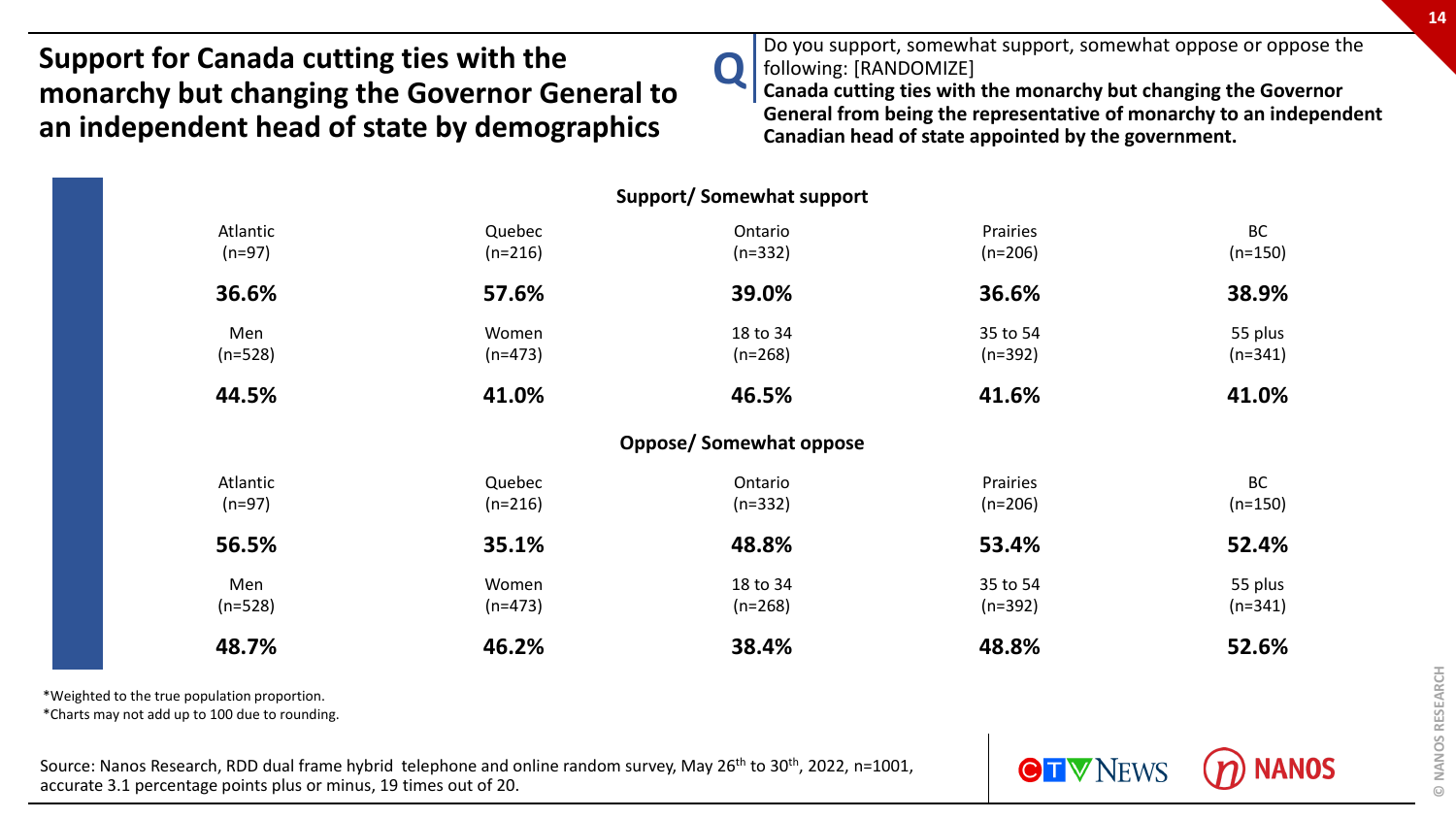Nanos conducted an RDD dual frame (land- and celllines) hybrid telephone and online random survey of 1,001 Canadians, 18 years of age or older, between May 26<sup>th</sup> to 30<sup>th</sup>, 2022 as part of an omnibus survey. Participants were randomly recruited by telephone using live agents and administered a survey online. The sample included both land- and cell-lines across Canada. The results were statistically checked and weighted by age and gender using the latest Census information and the sample is geographically stratified to be representative of Canada. Individuals randomly called using random digit dialling with a maximum of five call backs.

The margin of error for this survey is  $\pm 3.1$  percentage points, 19 times out of 20.

This study was commissioned by CTV News and the research was conducted by Nanos Research.

Note: Charts may not add up to 100 due to rounding.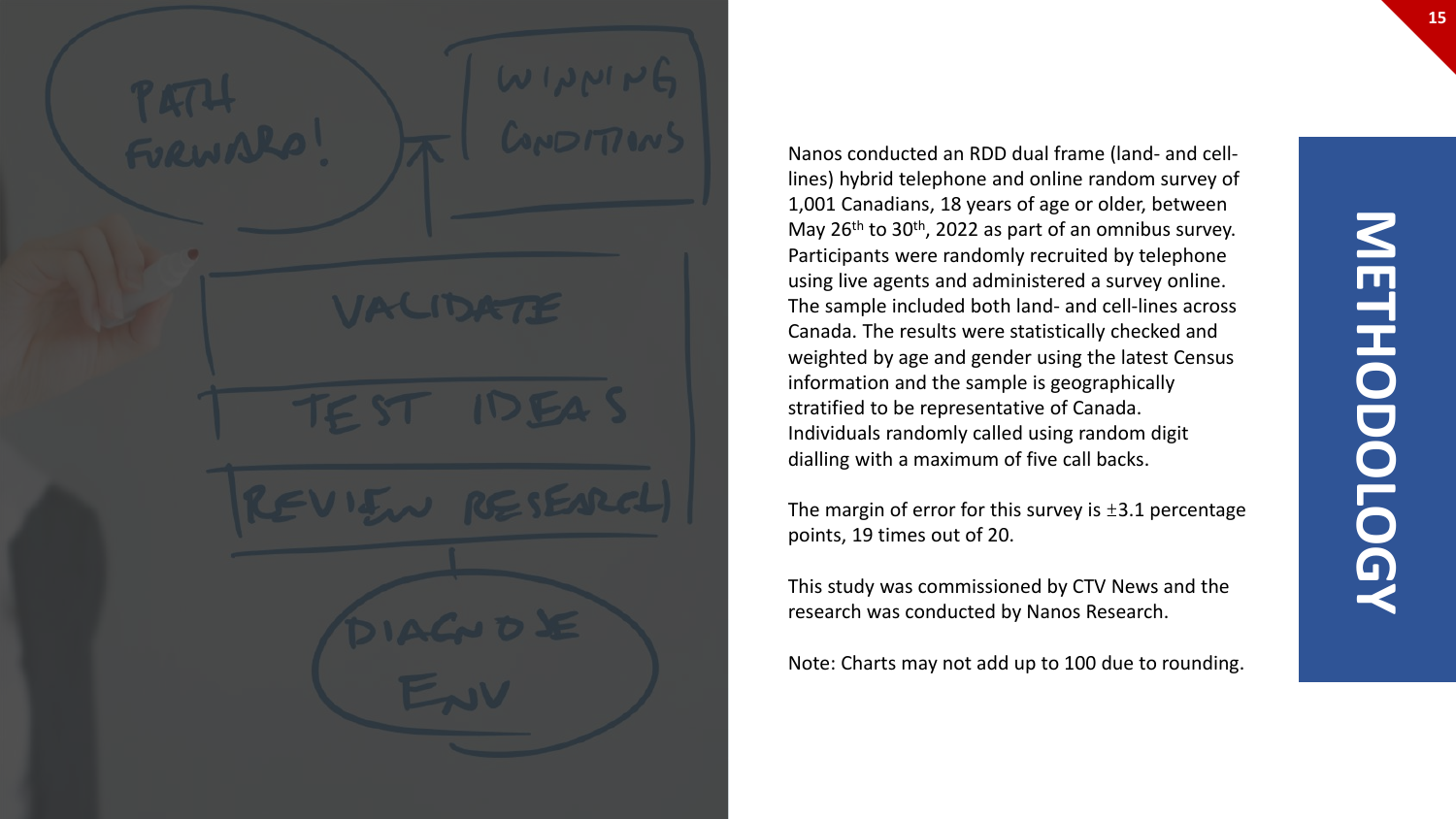| <b>Element</b>                      | <b>Description</b>                                                                                                                                                                                                                                                                                     | <b>Element</b>                    | <b>Description</b>                                                                                                                                                                                                                                          |  |  |  |  |
|-------------------------------------|--------------------------------------------------------------------------------------------------------------------------------------------------------------------------------------------------------------------------------------------------------------------------------------------------------|-----------------------------------|-------------------------------------------------------------------------------------------------------------------------------------------------------------------------------------------------------------------------------------------------------------|--|--|--|--|
| Research sponsor                    | <b>CTV News</b>                                                                                                                                                                                                                                                                                        | Weighting of Data                 | The results were weighted by age and gender using the latest<br>Census information (2016) and the sample is geographically                                                                                                                                  |  |  |  |  |
| Population and Final<br>Sample Size | 1001 Randomly selected individuals.                                                                                                                                                                                                                                                                    |                                   | stratified to ensure a distribution across all regions of Canada.<br>See tables for full weighting disclosure                                                                                                                                               |  |  |  |  |
| Source of Sample                    | Nanos Hybrid Probability Panel                                                                                                                                                                                                                                                                         | Screening                         | Screening ensured potential respondents did not work in the<br>market research industry, in the advertising industry, in the                                                                                                                                |  |  |  |  |
| Type of Sample                      | Probability                                                                                                                                                                                                                                                                                            |                                   | media or a political party prior to administering the survey to<br>ensure the integrity of the data.                                                                                                                                                        |  |  |  |  |
| Margin of Error                     | $\pm$ 3.1 percentage points, 19 times out of 20.                                                                                                                                                                                                                                                       | <b>Excluded Demographics</b>      | Individuals younger than 18 years old; individuals without land or<br>cell lines, and individuals without internet access could not                                                                                                                         |  |  |  |  |
| Mode of Survey                      | RDD dual frame (land- and cell-lines) hybrid telephone and online<br>omnibus survey                                                                                                                                                                                                                    |                                   | participate.                                                                                                                                                                                                                                                |  |  |  |  |
| Sampling Method Base                | The sample included both land- and cell-lines RDD (Random Digit<br>Dialed) across Canada.                                                                                                                                                                                                              | Stratification                    | By age and gender using the latest Census information (2016) and<br>the sample is geographically stratified to be representative of<br>Canada. Smaller areas such as Atlantic Canada were marginally<br>oversampled to allow for a minimum regional sample. |  |  |  |  |
| Demographics<br>(Captured)          | Atlantic Canada, Quebec, Ontario, Prairies, British Columbia; Men<br>and Women; 18 years and older.<br>Six digit postal code was used to validate geography.                                                                                                                                           | <b>Estimated Response</b><br>Rate | Eleven percent, consistent with industry norms.                                                                                                                                                                                                             |  |  |  |  |
| Fieldwork/Validation                | Individuals were recruited using live interviews with live<br>supervision to validate work, the research questions were<br>administered online                                                                                                                                                         | <b>Question Order</b>             | Question order in the preceding report reflects the order in<br>which they appeared in the original questionnaire.                                                                                                                                          |  |  |  |  |
| Number of Calls                     | Maximum of five call backs to those recruited.                                                                                                                                                                                                                                                         | <b>Question Content</b>           | Topics on the omnibus ahead of the survey content included:<br>views on political issues and views on economic issues.                                                                                                                                      |  |  |  |  |
| Time of Calls                       | Individuals recruited were called between 12-5:30 pm and 6:30-<br>9:30pm local time for the respondent.                                                                                                                                                                                                | <b>Question Wording</b>           | The questions in the preceding report are written exactly as they<br>were asked to individuals.                                                                                                                                                             |  |  |  |  |
| <b>Field Dates</b>                  | May 26 <sup>th</sup> to 30 <sup>th</sup> , 2022.                                                                                                                                                                                                                                                       | Research/Data                     | Nanos Research                                                                                                                                                                                                                                              |  |  |  |  |
| Language of Survey                  | The survey was conducted in both English and French.                                                                                                                                                                                                                                                   | <b>Collection Supplier</b>        |                                                                                                                                                                                                                                                             |  |  |  |  |
| Standards                           | Nanos Research is a member of the Canadian Research Insights<br>Council (CRIC) and confirms that this research fully complies with<br>all CRIC Standards including the CRIC Public Opinion Research<br>Standards and Disclosure Requirements.<br>https://canadianresearchinsightscouncil.ca/standards/ | Contact                           | Contact Nanos Research for more information or with any<br>concerns or questions.<br>http://www.nanos.co<br>Telephone: (613) 234-4666 ext. 237<br>Email: info@nanosresearch.com.                                                                            |  |  |  |  |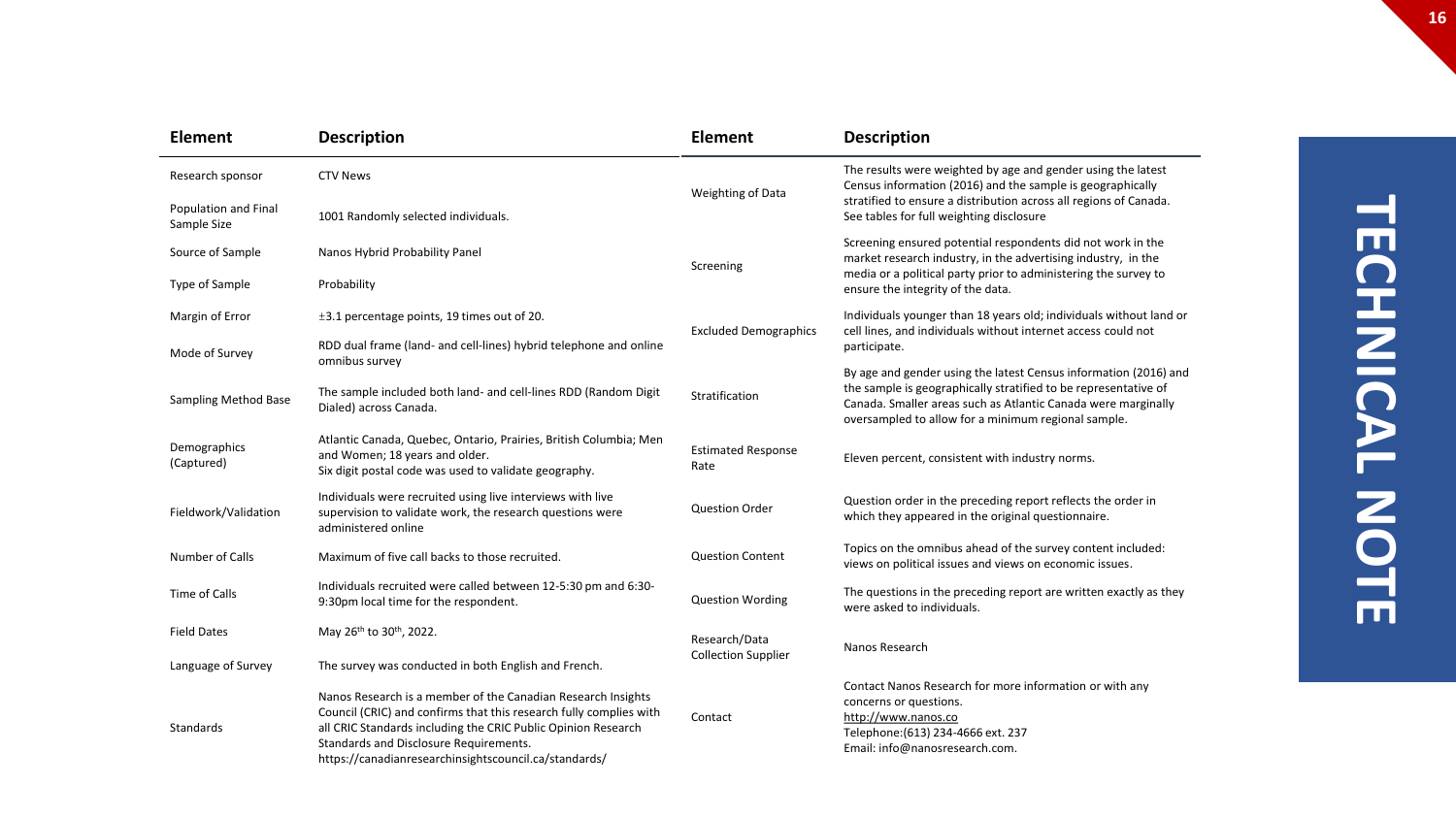

As one of North America's premier market and public opinion research firms, we put strategic intelligence into the hands of decision makers. The majority of our work is for private sector and public facing organizations and ranges from market studies, managing reputation through to leveraging data intelligence. Nanos Research offers a vertically integrated full service quantitative and qualitative research practice to attain the highest standards and the greatest control over the research process. [www.nanos.co](http://www.nanos.co/)

### nanos dimap analytika

dimap  $\mathcal D$  NANOS

This international joint venture between [dimap](http://dimap.de/en/HOMEen) and [Nanos](http://nanos.co/) brings together top research and data experts from North American and Europe to deliver exceptional data intelligence to clients. The team offers data intelligence services ranging from demographic and sentiment microtargeting; consumer sentiment identification and decision conversion; and, data analytics and profiling for consumer persuasion. [www.nanosdimap.com](http://www.nanosdimap.com/)

#### NANOS RUTHERFORD McKAY & Co.

NRM is an affiliate of Nanos Research and Rutherford McKay Associates. Our service offerings are based on decades of professional experience and extensive research and include public acceptance and engagement, communications audits, and narrative development. [www.nrmpublicaffairs.com](http://nrmpublicaffairs.com/index.html)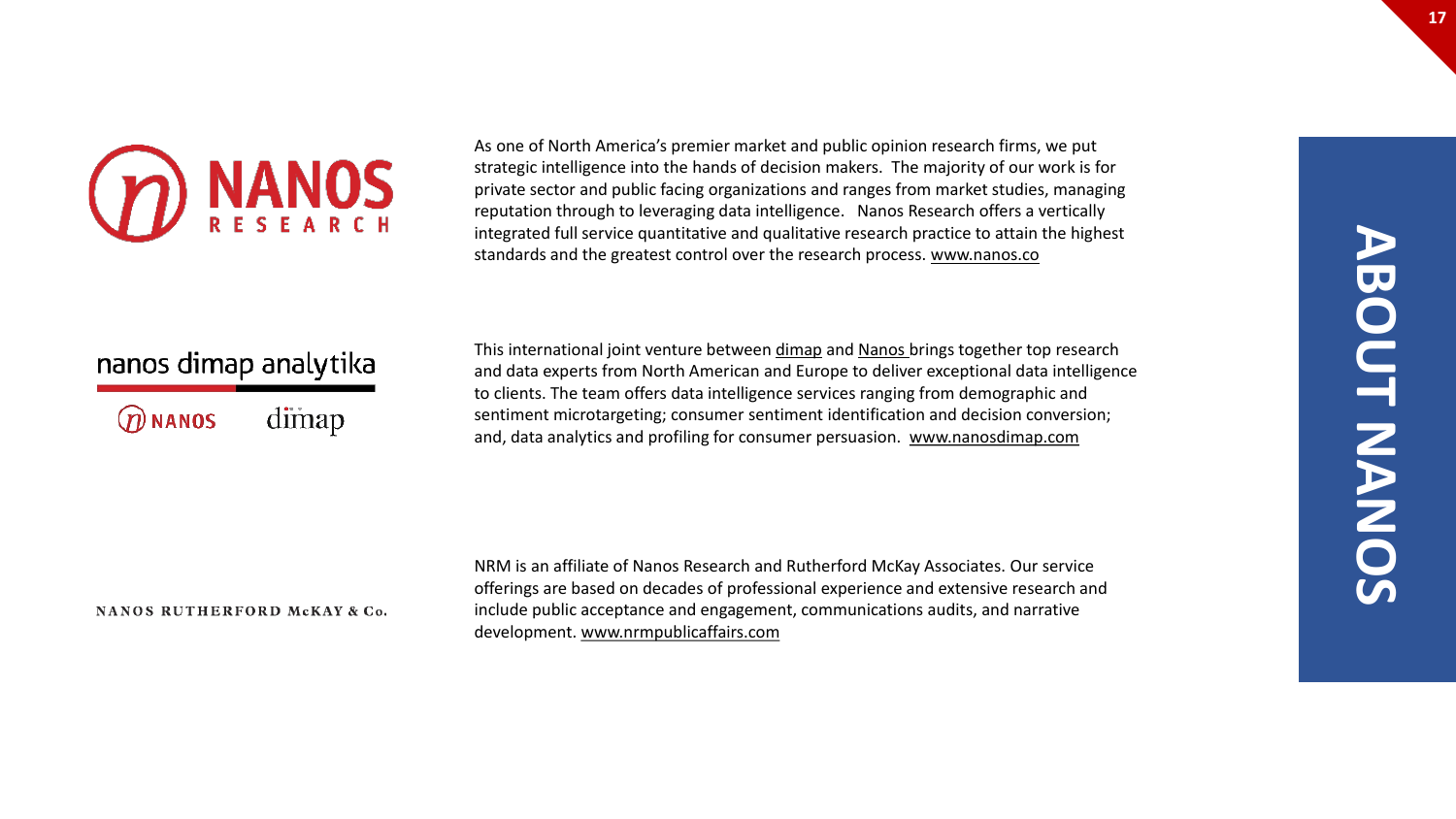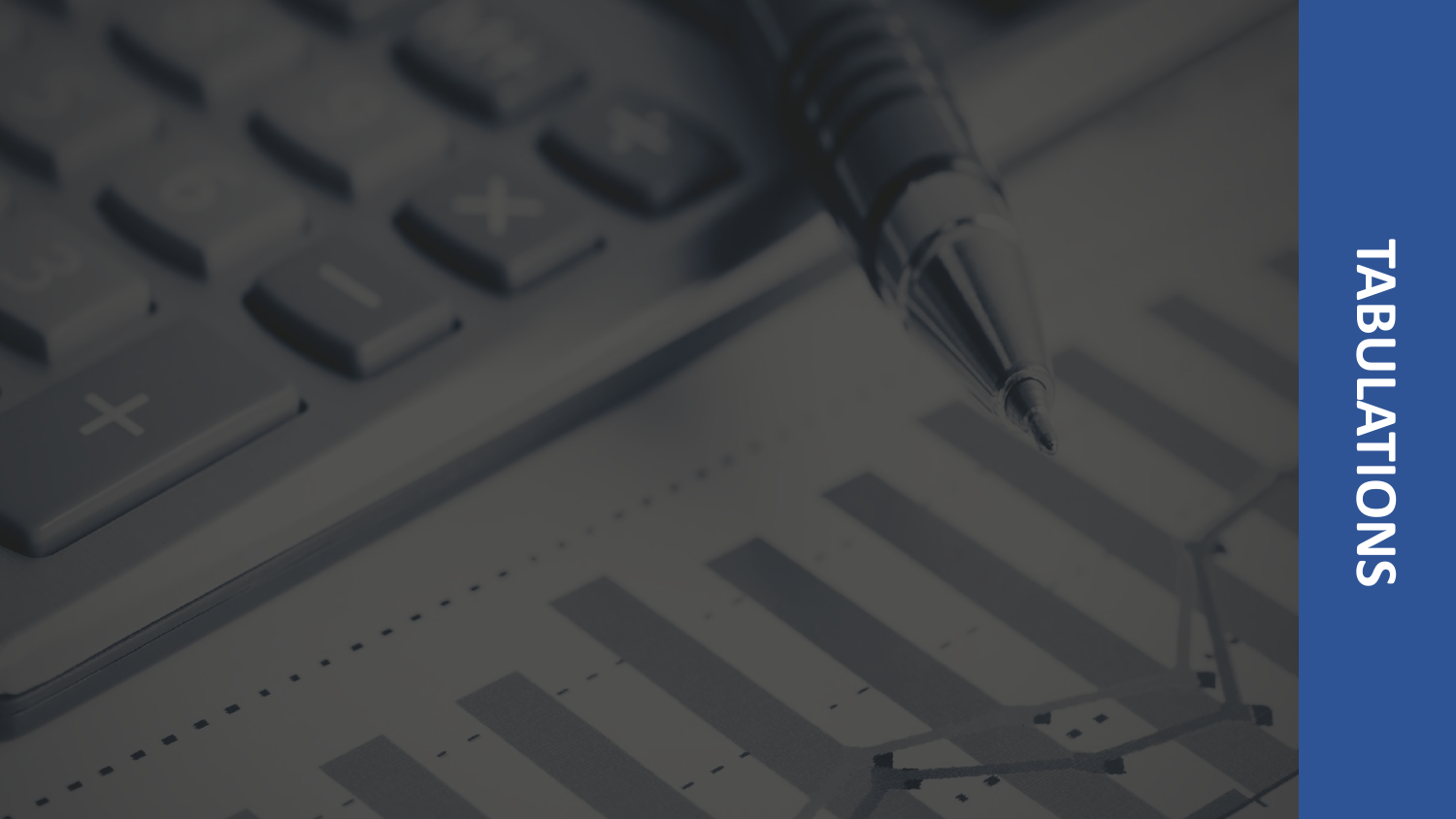

#### **2022-2167 – CTV/Nanos Survey – May Omni – STAT SHEET**

**As you may know, Canada's system of government is a constitutional monarchy which means Canada's monarch, Queen Elizabeth II, is the head of state and the prime minister is the head of government. Also, Canada is a member of the Commonwealth which is an association of former territories of the British Empire.**

|                                                |           |            |                   |          |        | Region  |          |                            |      | Gender |             | Age                    |         |
|------------------------------------------------|-----------|------------|-------------------|----------|--------|---------|----------|----------------------------|------|--------|-------------|------------------------|---------|
|                                                |           |            | Canada<br>2022-05 | Atlantic | Quebec | Ontario | Prairies | <b>British</b><br>Columbia | Male | Female | 18 to<br>34 | 35 <sub>to</sub><br>54 | 55 plus |
| Question - Would you<br>say that now is a very | Total     | Unwgt<br>Ν | 1001              | 97       | 216    | 332     | 206      | 150                        | 528  | 473    | 268         | 392                    | 341     |
| good, good, average,                           |           | Wgt N      | 1000              | 67       | 233    | 384     | 183      | 133                        | 489  | 511    | 273         | 341                    | 386     |
| poor or very poor time<br>for Canada to open   | Very good | %          | 24.4              | 18.1     | 35.2   | 21.7    | 20.6     | 21.6                       | 29.6 | 19.4   | 28.1        | 26.6                   | 19.8    |
| the constitution and                           | Good      | %          | 14.9              | 10.7     | 19.3   | 13.6    | 14.9     | 13.5                       | 14.1 | 15.7   | 15.0        | 13.9                   | 15.8    |
| discuss cutting ties                           | Average   | %          | 14.4              | 14.3     | 15.0   | 13.5    | 14.3     | 16.3                       | 12.0 | 16.8   | 18.8        | 13.2                   | 12.4    |
| with the British                               | Poor      | %          | 18.2              | 24.0     | 11.6   | 21.2    | 21.2     | 13.8                       | 16.9 | 19.4   | 12.2        | 18.9                   | 21.8    |
| monarchy to chart a<br>different path forward  | Very poor | %          | 23.3              | 25.1     | 15.2   | 25.3    | 24.0     | 30.2                       | 24.1 | 22.6   | 17.4        | 23.5                   | 27.5    |
| for Canada?                                    | Unsure    | %          | 4.7               | 7.7      | 3.7    | 4.7     | 5.0      | 4.6                        | 3.3  | 6.0    | 8.5         | 4.0                    | 2.7     |

**Do you support, somewhat support, somewhat oppose or oppose the following: [RANDOMIZE]**

|                                                 |                     |            |         |          |        | Region  |          |                |      | Gender |                  | Age   |         |
|-------------------------------------------------|---------------------|------------|---------|----------|--------|---------|----------|----------------|------|--------|------------------|-------|---------|
|                                                 |                     |            | Canada  |          |        |         |          | <b>British</b> |      |        | 18 <sub>to</sub> | 35 to |         |
|                                                 |                     |            | 2022-05 | Atlantic | Quebec | Ontario | Prairies | Columbia       | Male | Female | 34               | 54    | 55 plus |
| Question - Canada<br>withdrawing from the       | Total               | Unwgt<br>N | 1001    | 97       | 216    | 332     | 206      | 150            | 528  | 473    | 268              | 392   | 341     |
| Commonwealth which                              |                     | Wgt N      | 1000    | 67       | 233    | 384     | 183      | 133            | 489  | 511    | 273              | 341   | 386     |
| includes countries like<br>Antigua and Barbuda, | Support             | $\%$       | 18.0    | 11.1     | 26.7   | 15.6    | 16.4     | 15.7           | 19.3 | 16.8   | 18.9             | 20.9  | 15.0    |
| Australia, The<br>Bahamas, Belize, New          | Somewhat<br>support | %          | 11.5    | 14.3     | 14.4   | 9.8     | 11.4     | 10.2           | 10.0 | 12.9   | 13.4             | 8.0   | 13.3    |
| Zealand, Saint Lucia,<br>among others           | Somewhat<br>oppose  | %          | 16.8    | 19.5     | 17.1   | 17.5    | 12.9     | 18.2           | 15.6 | 17.9   | 17.5             | 20.5  | 13.0    |
|                                                 | Oppose              | %          | 43.9    | 48.0     | 27.2   | 50.8    | 47.6     | 46.4           | 48.9 | 39.2   | 34.3             | 41.2  | 53.2    |
|                                                 | Unsure              | %          | 9.7     | 7.0      | 14.5   | 6.4     | 11.7     | 9.6            | 6.1  | 13.2   | 15.9             | 9.5   | 5.5     |

**Do you support, somewhat support, somewhat oppose or oppose the following: [RANDOMIZE]**

|                                            |                     |       |         |          |        | Region  |          |                |      | Gender |                  | Age              |      |
|--------------------------------------------|---------------------|-------|---------|----------|--------|---------|----------|----------------|------|--------|------------------|------------------|------|
|                                            |                     |       | Canada  |          |        |         |          | <b>British</b> |      |        | 18 <sub>to</sub> | 35 <sub>to</sub> | 55   |
|                                            |                     |       | 2022-05 | Atlantic | Quebec | Ontario | Prairies | Columbia       | Male | Female | 34               | 54               | plus |
| Question - Canada                          | Total               | Unwgt | 1001    | 97       | 216    | 332     | 206      | 150            | 528  | 473    | 268              | 392              | 341  |
| cutting ties with the                      |                     | N     |         |          |        |         |          |                |      |        |                  |                  |      |
| monarchy and having                        |                     | Wgt N | 1000    | 67       | 233    | 384     | 183      | 133            | 489  | 511    | 273              | 341              | 386  |
| the prime minister<br>become both the head | Support             | %     | 27.5    | 19.7     | 48.9   | 22.4    | 20.9     | 17.8           | 30.5 | 24.6   | 31.2             | 28.2             | 24.4 |
| of the government<br>and the head of state | Somewhat<br>support | %     | 15.4    | 20.9     | 20.0   | 11.8    | 13.1     | 17.8           | 13.9 | 16.7   | 17.6             | 15.8             | 13.4 |
| replacing the<br>Governor General who      | Somewhat<br>oppose  | %     | 12.7    | 15.0     | 10.0   | 13.3    | 14.8     | 11.8           | 11.9 | 13.5   | 17.0             | 12.4             | 10.0 |
| is the representative<br>of the Canadian   | Oppose              | %     | 38.4    | 39.2     | 16.2   | 44.8    | 47.1     | 46.5           | 40.4 | 36.5   | 23.5             | 38.0             | 49.3 |
| monarch                                    | Unsure              | %     | 6.0     | 5.2      | 5.0    | 7.7     | 4.0      | 6.1            | 3.2  | 8.7    | 10.7             | 5.7              | 2.9  |

Nanos conducted an RDD dual frame (land- and cell- lines) hybrid telephone and online random survey of 1,001 Canadians, 18 years of age or older, between May 26<sup>th</sup> and 30<sup>th</sup>, 2022. The margin of error for this survey is ±3.1 percentage points, 19 times out of 20.

**www.nanos.co**